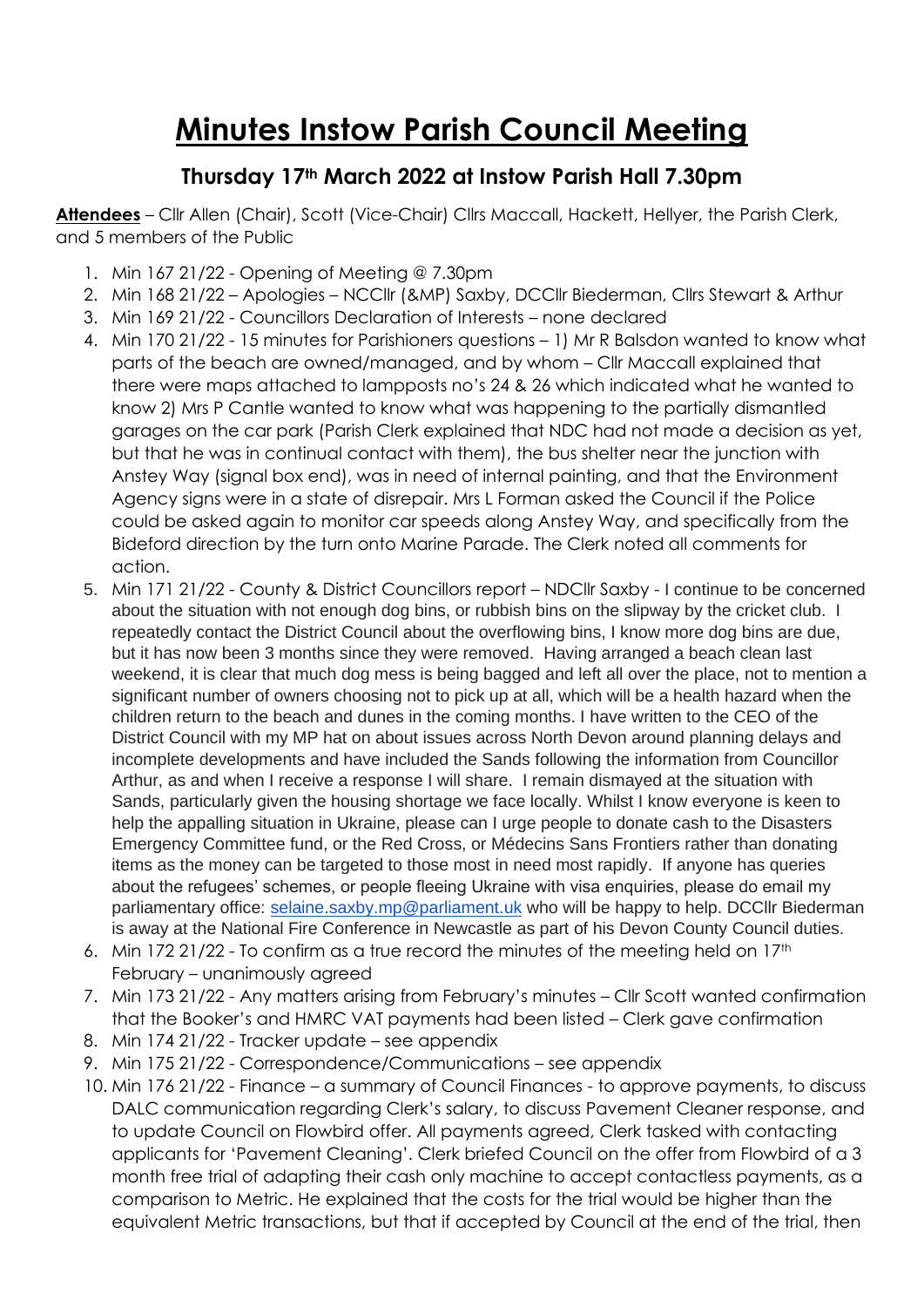costs would be broadly the same. Some reservations were expressed by the Chair, but Council agreed to go ahead with the trial. DALC communications regarding Clerk's salary to be left to the end of the meeting under part 2 conditions – decision agreed.

- 11. Min 177 21/22 To sign risk assessment papers unanimously agreed for signing
- 12. Min 178 21/22 S106 monies nothing further to update, apart from the fact that Cllr Maccall had produced a comprehensive list of signage in and around Instow, which will be invaluable once monies are evidenced.
- 13. Min 179 21/22 Instow Recreation Ground see point 4 Tracker. Carried forward to April
- 14. Min 180 21/22 Planning update 74899 Glebe House, no issues. 74842 Oak Tree removal. Council is always opposed to tree removals, but understand that in this case, either the retaining wall, or the tree have to be sacrificed. Council felt that Mr Jones (NDC) opinion should be sought to see if there was any alternative to removing the tree.
- 15. Min 181 21/22 Hole in pavement opposite Boat House under observation.
- 16. Min 182 21/22 Dog Bins. Two new bins have been purchased, and will be installed on the 23<sup>rd</sup> March. Concerns were also raised that some of the NDC bins on Marine Parade were very rusty – Clerk tasked to contact NDC
- 17. Min 183 21/22 Date of next meeting Thursday 21st April
- 18. Min 184 21/22 Agenda items for April Signage, in and around Instow. Recreation ground and contact with DCC.
- 21.00hrs The meeting moved into Part 2, and members of the public asked to leave

21.10hrs – The meeting moved back into Part 1, and the Chair closed the meeting

#### **Instow Parish Council 'Tracker' – updated for March 2022**

- 1. **Car Park –** Awaiting CPWG meeting. Delay due to uncertainty following Storm Eunice and the future of the garages – NDC confirmed (9/3/22) that no decision has been made. Meeting date confirmed as 23<sup>rd</sup> March, 2-4pm Parish Hall
- 2. **Former Sand Hills Care Home** Cllr Arthur continues to try and liaise with CEO of NDC
- 3. **Parking and congestion in Instow**  no previous plans appear to be available from DCC, therefore next steps need to be documented if any progress is to be achieved
- 4. **Instow Recreation Ground**  awaiting a new Trustees Account to be set up (Chair, Vice-Chair, & Cllr Hackett as nominated Trustees). Do DCC now need to be contacted regarding the lease? – Cllr Scott explained that (along with all financial providers) Lloyds could not set up a new account, unless there was a reasonable number of identifiable transactions. Therefore, Council agreed that in future, expenditure regarding the Recreation Ground, would be paid from the 'recreation account', and reimbursed from the IPC Treasurer's Account, thus showing as a transaction.
- 5. **Queen's Birthday 2022** Council agreed (in January) to fund reasonable expenses, £500 was suggested. A positive meeting had been held by the WI to which 24 people attended, and committee's set up for the various tasks. Cllr Maccall expressed her disappointment at the use of plastic tablecloths, and was tasked to liaise with Mrs McCrum regarding alternatives (it appears that tablecloths will be taken out of storage, and if more required, plastic would not be bought)
- 6. **Queen's Birthday (2)** possible location of tree planting on behalf of IPC as part of the celebrations Cllr Maccall volunteered to identify suitable locations for April's meeting.
- 7. **Lane End Close**  double yellow lines question. Will IPC act in support of the presentation made to Council? Agreed to form part of overall consideration/plan – see point 3.
- 8. **Rewilding of area at top of Quay Lane**  DCC had responded with a 'no' to the informal request, citing visibility splay. The Clerk has asked (via DCCllr Biederman) what the process is to challenge the decision, and report back. Process question now with DCC

#### **Correspondence and Outcomes – March 2022**

1. Email from Sally Beer (19/2/22) regarding hazard concerns on Marine Parade pavement. This was following the removal of benches for safety purposes. (By the time email had been received, the hazards had been marked). Clerk responded with that information which was acknowledged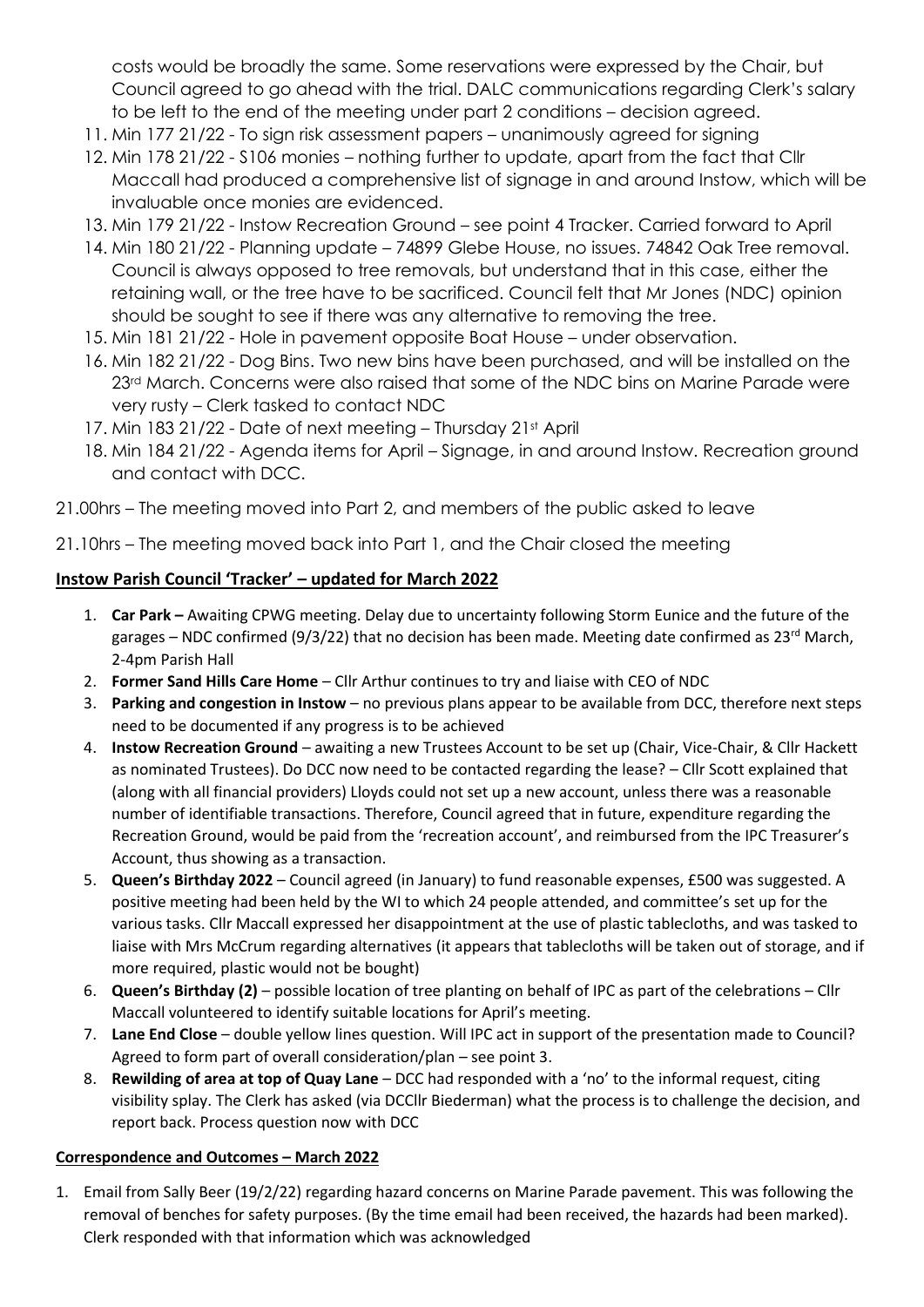- 2. Email from NDC (22/2/22) regarding a complaint from a Mr Kiley (on holiday) who had apparently tripped on one of the hazards, and bruised his face (Mr Kiley had contacted NDC who passed it on). Clerk emailed Mr Kiley asking him to get in touch, giving him all contact details – no reply from Mr Kiley
- 3. Email from D Jeremy (28/2/22) with an update on planning application 3272335 (Barton Lane). All Councillors circulated with full details of the appeal being allowed
- 4. An email from Anthony Johns (2/3/22) informing the Council that the mobile deli would once again be trading from the Pier, having received permission from Christie Estates. The van, however, would be placed on the righthand side of the Pier, which should leave a clear path to the steps in case of emergency access being needed. The full email was circulated to all Councillors.
- 5. An email from P Cantle (3/3/22) informing NDC, and cc'ing the Clerk that they understood that full planning permission was necessary if John's intended to trade again on the Pier. Could NDC fully brief the Clerk please. Confirmation received from NDC 15<sup>th</sup> March that planning permission was required.
- 6. An email from Gail Bowering-Sheehan (3/3/22) informing the Council that some of the owners of the new houses on Anstey Way, wanted the trees at the back of Lane End Close gardens, topped, to improve their view, and that one resident (Anstey Way) had already organised someone to do this. DCC were contacted with DCCllr Biederman's support, and the answer came back very quickly that without DCC's permission, it would be treated as a criminal act if the trees were altered in any way.
- 7. An email to Andy Bell, cc'd to IPC, and forwarded to all Councillors from C Maynard, regarding what is described as the failure of the sand 'pens' to contain and prevent the sand blowing over the wall, and onto the pavements, road, and residents gardens – no response to date.
- 8. An email from Sarah White of the 'Common Players' Theatre Group, looking for support in their 'tour' of North Devon during June/July – Clerk tasked to relay query to Nigel Maun (Events Manager) at Christies.

| Number                               | Payee                     | Details                    | Amount  |
|--------------------------------------|---------------------------|----------------------------|---------|
| $\mathbf 1$                          | <b>NDC</b>                | Clerk's Salary             | £808.58 |
| $\overline{2}$                       | Clerk                     | Monthly expenses           | £58.38  |
| 3                                    | Reimburse Clerk           | <b>Waste Bins</b>          | E27     |
| 4                                    | Reimburse Clerk           | Dog Bins x 2               | £190    |
| 5                                    | Reimburse MJ Scott        | Bench tools and equipment  | £67.81  |
|                                      | <b>Reimburse MJ Scott</b> | Digital VAT licence        | £180    |
| 6                                    | Michael Williams          | Bench removal/replacement  | £133    |
| 7                                    | Metric                    | PSP charges & o/s Invoices | £852.60 |
| 8                                    | DX Signs                  | Car Park Notice Board      | £108    |
| 9                                    | Flowbird                  | Maintenance                | £771.23 |
| 10                                   | Charles Waldron           | Website maintenance        | £45     |
| 11                                   | Julie Braddick            | Cleaning - March           | £638.66 |
| 12                                   | Andy Piper                | Exterior - bus shelters    | £60     |
| Treasurer's Account                  |                           | £32847                     |         |
| <b>Business Account</b>              |                           | £95257                     |         |
| Car Park Income YTD net of VAT       |                           | $£33119 + Metric = £43621$ |         |
| Car Park Income 20/21 YTD net of VAT |                           | £26485                     |         |

### **Financial Information – March 2022**